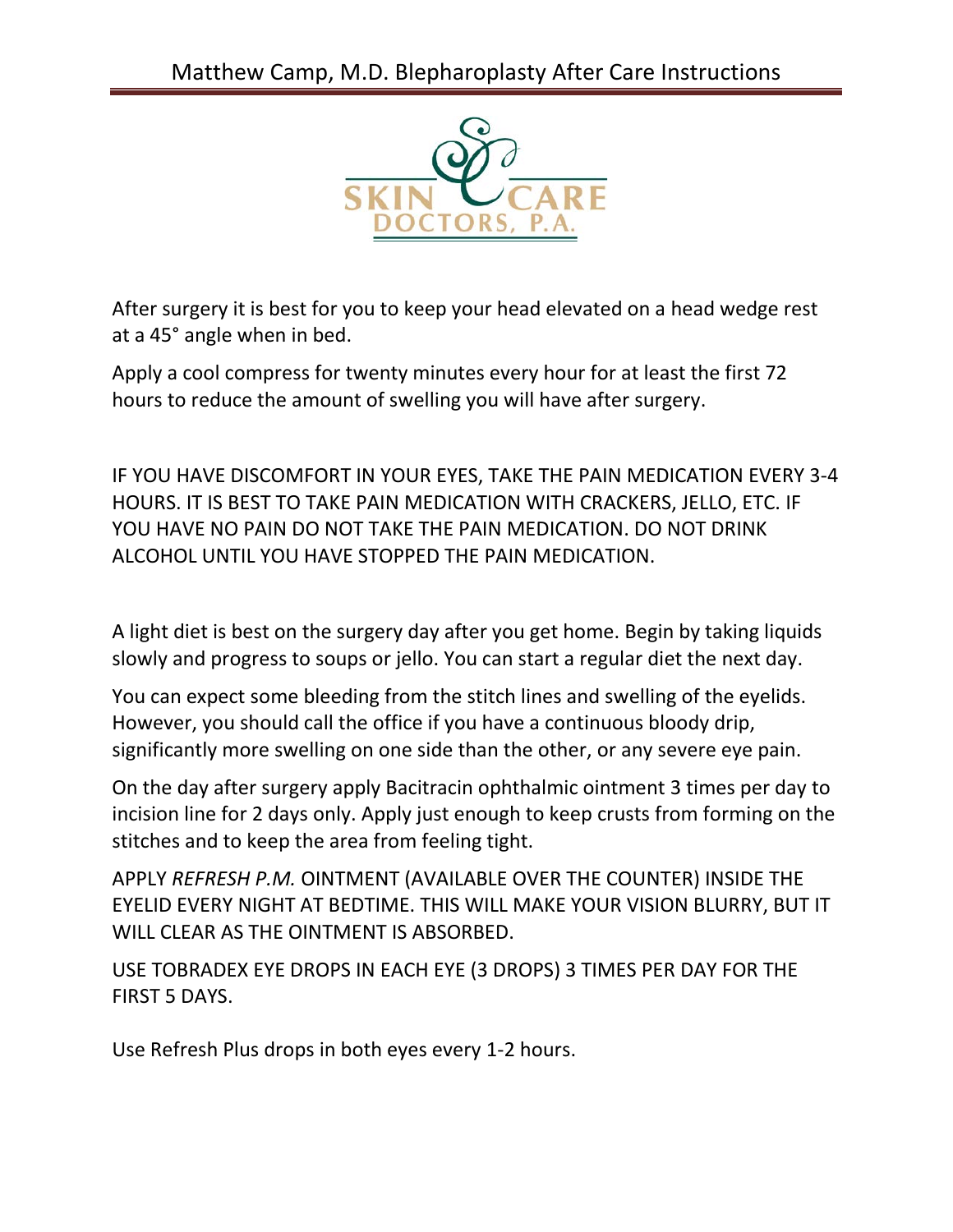The 2nd day after surgery you can begin washing your face (but not your eyelids) gently with a mild soap (Ivory or Neutrogena) and rinse with water. It will not hurt to get water on the stitches or in the eyes.

Smiling, yawning, or pulling on the eyelids should be avoided for 1 week after surgery. This is especially important the first few days following removal of the stitches.

Strenuous activities should be avoided for 3 weeks (keep your heart rate under 100 beats per minute.) After the 2nd week you should gradually increase your activities so you are back to normal by the end of the 3rd week.

If your eyes become red and irritated or if you form yellow matter in your eyes, discontinue the ointment and call our office.

If you awaken in the morning with eye irritation or red eye – it means you need to use more *Refresh Plus* at night as your eyelids do not close completely for several weeks after surgery.

## GENERAL INSTRUCTIONS:

Tearing and dry eyes often occurs after eyelid surgery. This will stop as the swelling subsides over the first several days.

Tightness of the eyelids is a normal feeling after surgery. This may make it hard to close the eyelids completely. This will relax with time. There may be a feeling of numbness of the eyelids that will subside with time.

Red discoloration of the whites of the eyes is normal as well. This is painless, will not harm your vision, and will disappear completely. Swelling may also cause the lower lid to pull away from the eye. This will subside as the swelling goes down.

Contacts can be worn when the eyes start feeling normal and the majority of the swelling has subsided. This is approximately two weeks after surgery. Wear glasses until then. It is common to have blurred vision after your procedure as the cornea can swell – it can take several weeks to resolve – be patient, it will go away.

Cosmetics can be worn on the face as early as 5 days after surgery. However, eyelid or eyelash cosmetics should NOT be worn until after the eyelid sutures have been removed.